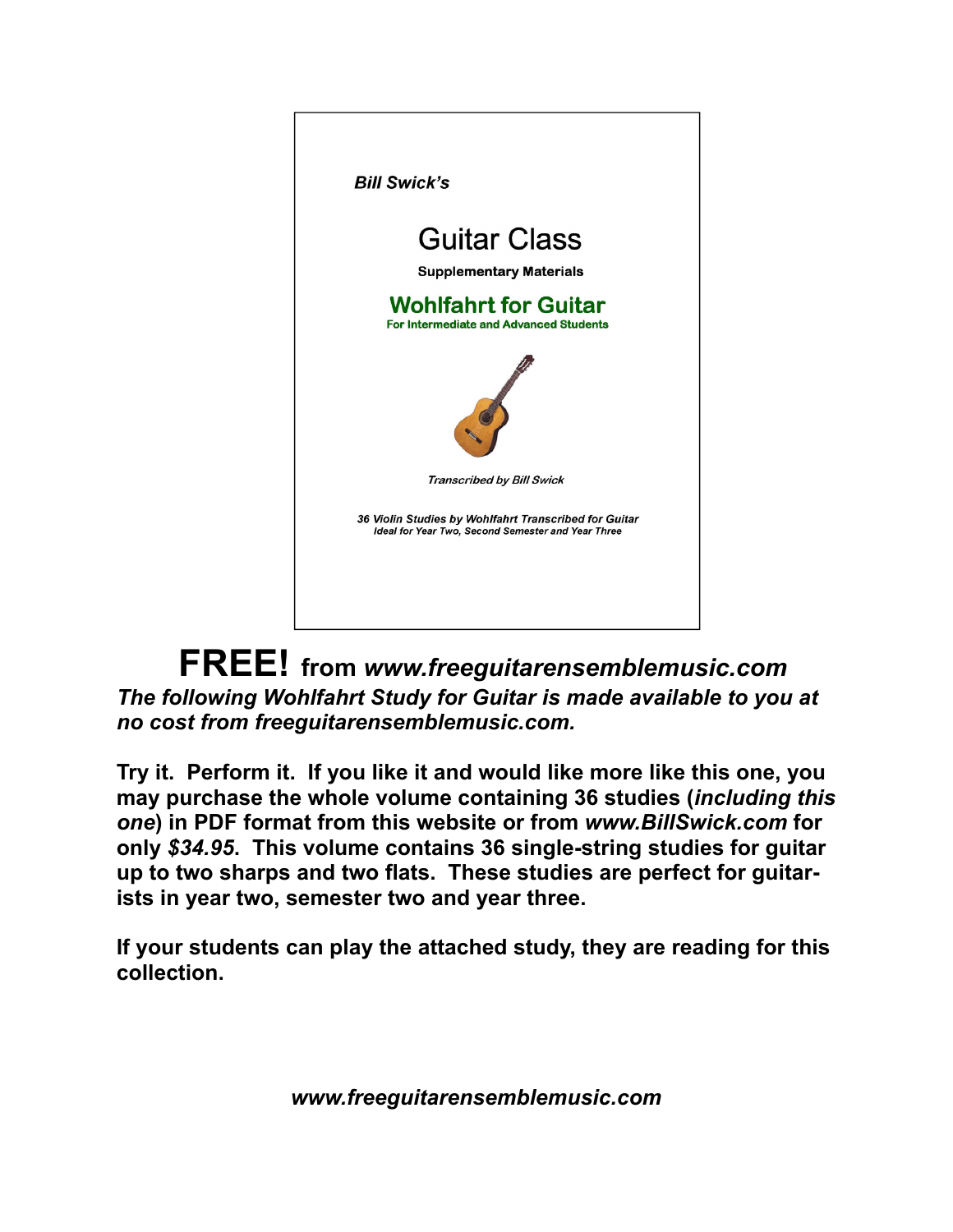*Bill Swick's* 

# Guitar Class

#### **Supplementary Materials**

## **Wohlfahrt for Guitar**

**For Intermediate and Advanced Students** 



**Transcribed by Bill Swick** 

*36 Violin Studies by Wohlfahrt Transcribed for Guitar Ideal for Year Two, Second Semester and Year Three*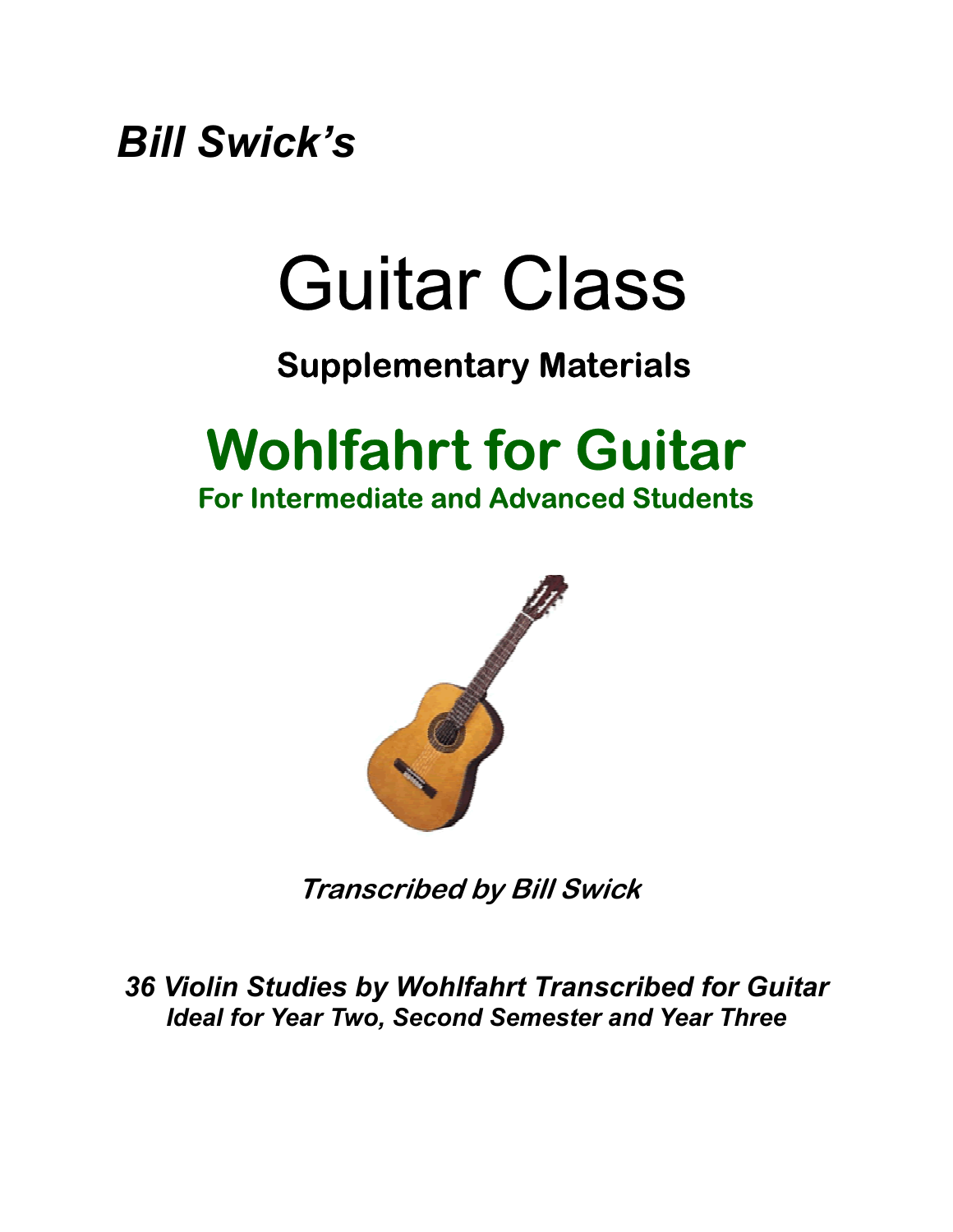### *Bill Swick's*

# Guitar Class

#### **Supplementary Materials**

### **Wohlfahrt for Guitar For Intermediate and Advanced Students**

Single-string studies is an important part of guitar education. Students frequently learn note reading and note placement through playing single-string studies.

These 36 single-string violin studies have been transcribed for guitar. There are many wide skips which are always challenging on guitar. These studies are great for improving sight reading skills. The tonal range for this collection is a low "G" on the sixth string to a high "B" on the first string, seventh fret. These are ideal for weekly or biweekly playing tests.

These may be played with a pick or finger-picking.

These studies have been tested repeatedly with middle school guitar students and intermediate high school students. The guitar class as a whole will become better at sight reading music as students improve their reading skills with these exercises.

*www.BillSwick.com 2010 copyrighted*